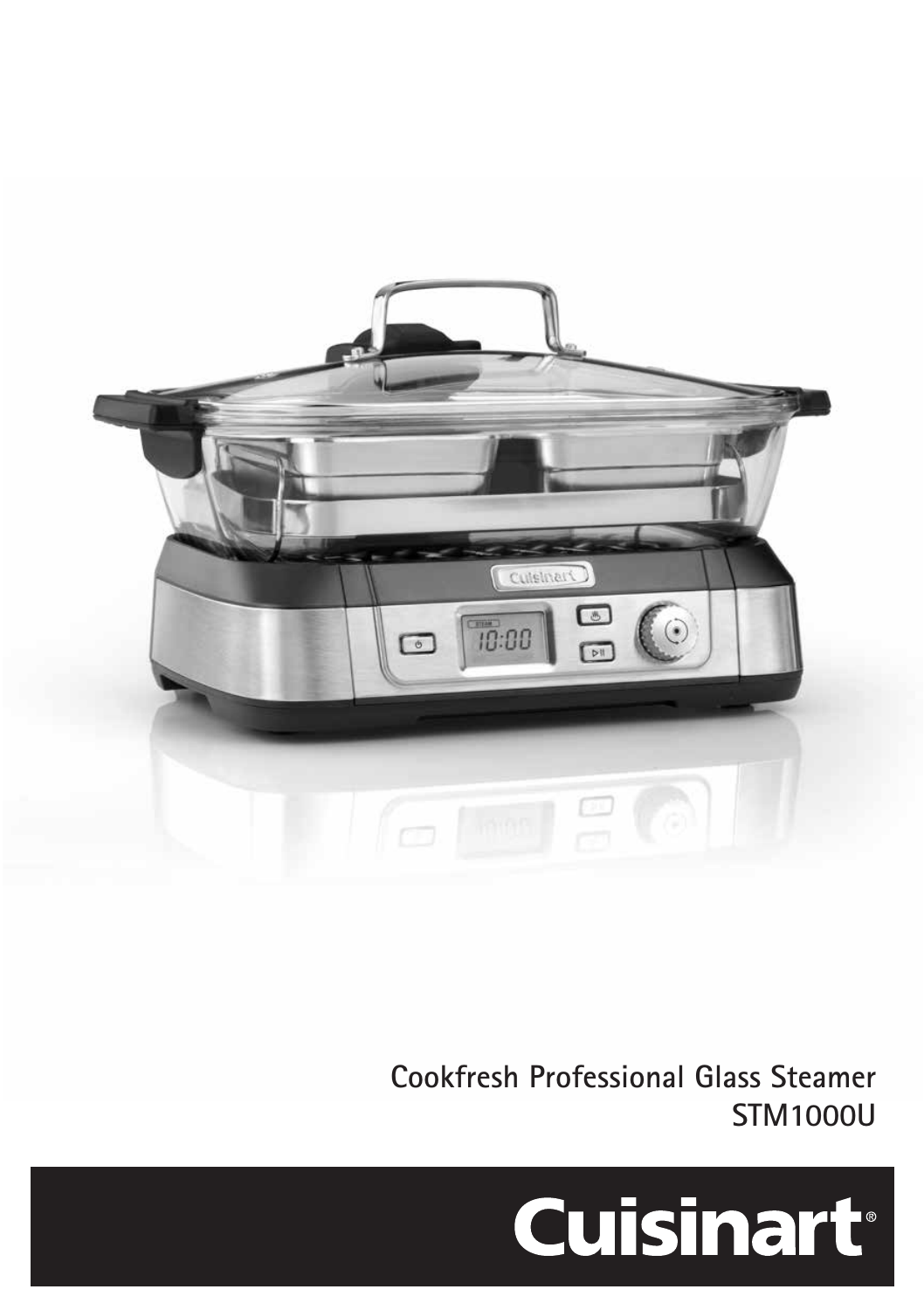Congratulations on your purchase of the Cuisinart Cookfresh Professional Glass Steamer.

For over 30 years Cuisinart's aim has been to produce the very finest kitchen equipment. All Cuisinart products are engineered for exceptionally long life, and designed to be easy to use as well as to give excellent performance day after day.

To learn more about our products and for recipe ideas visit our website www.cuisinart.co.uk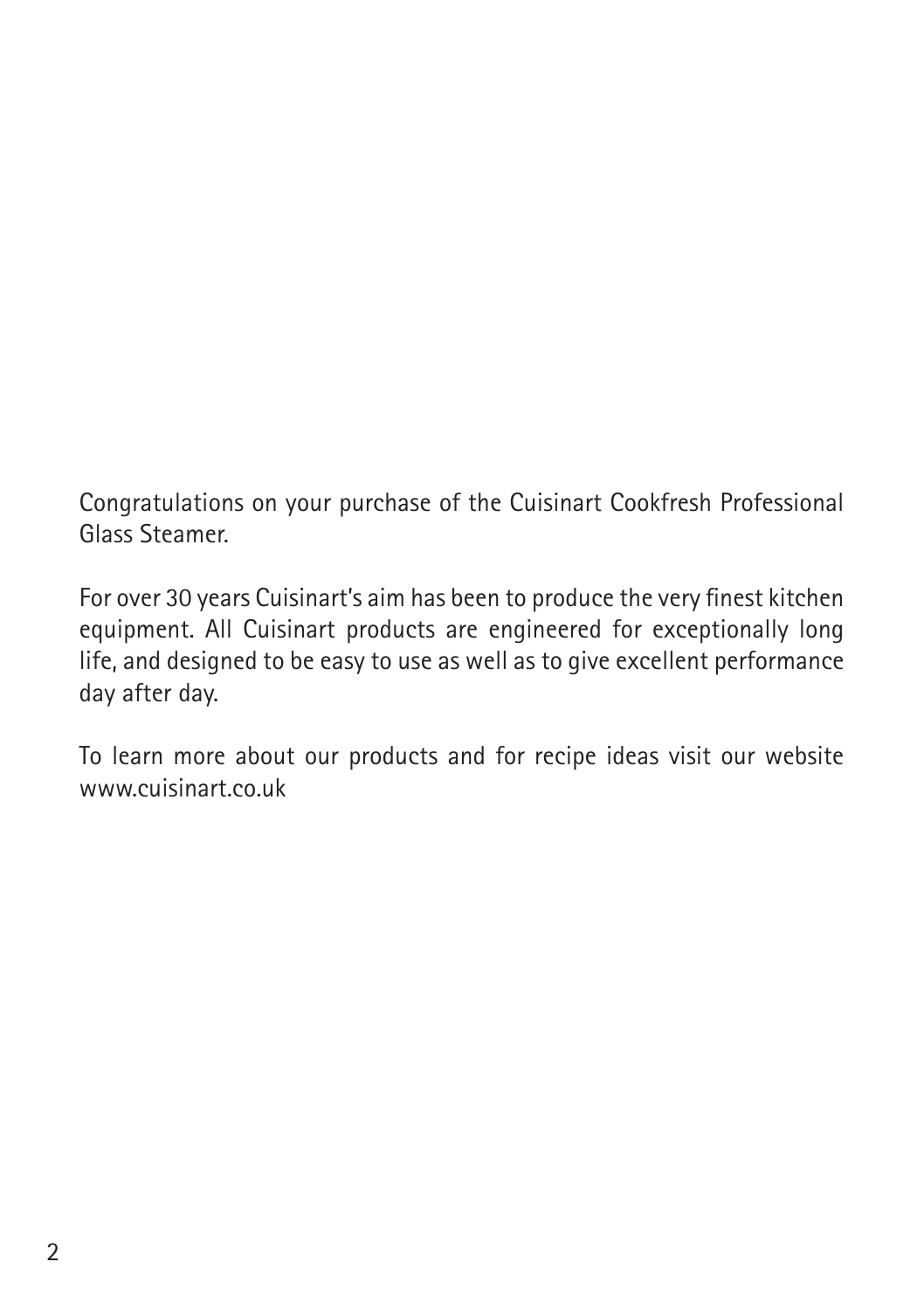# Contents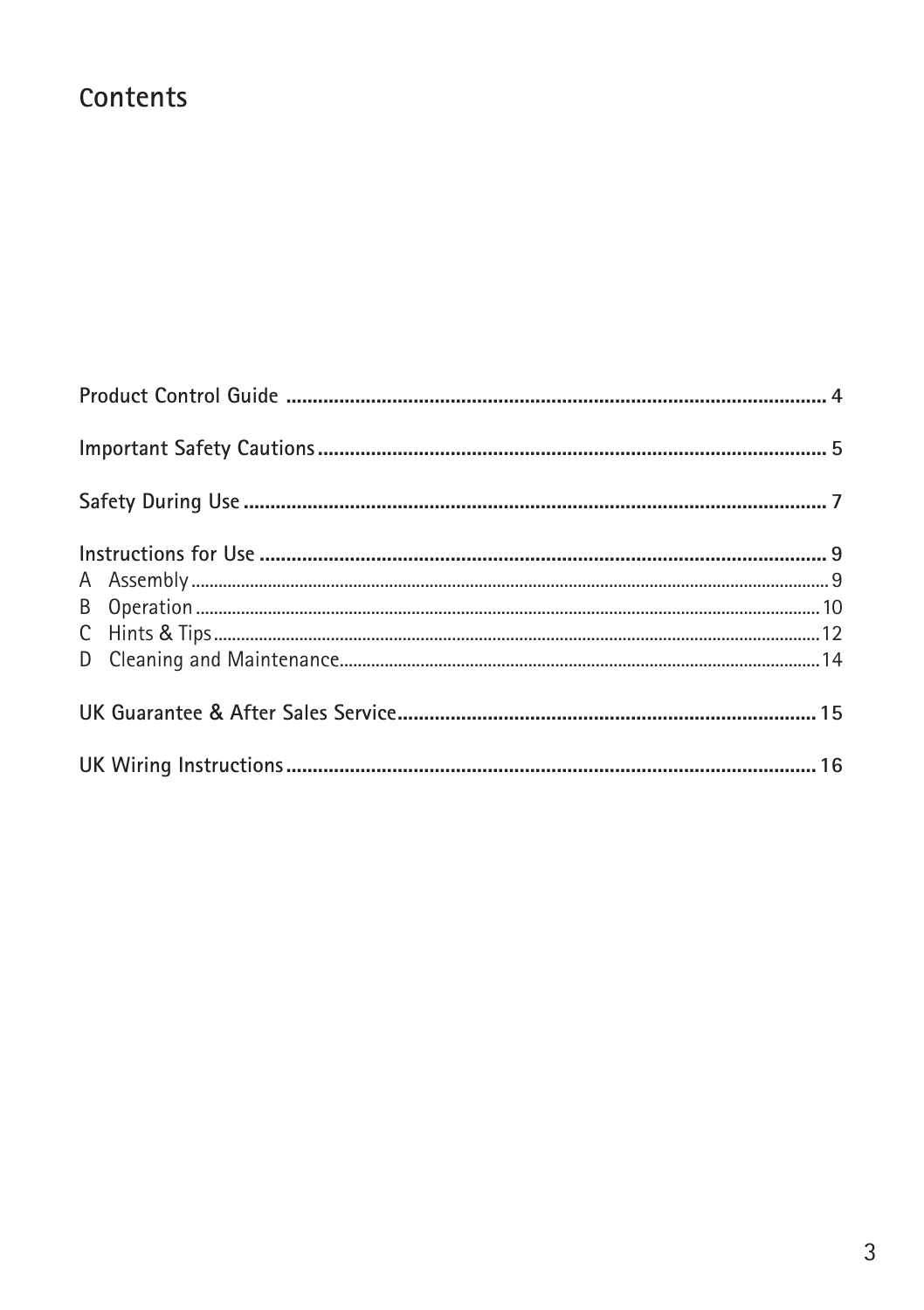### **Product Control Guide**

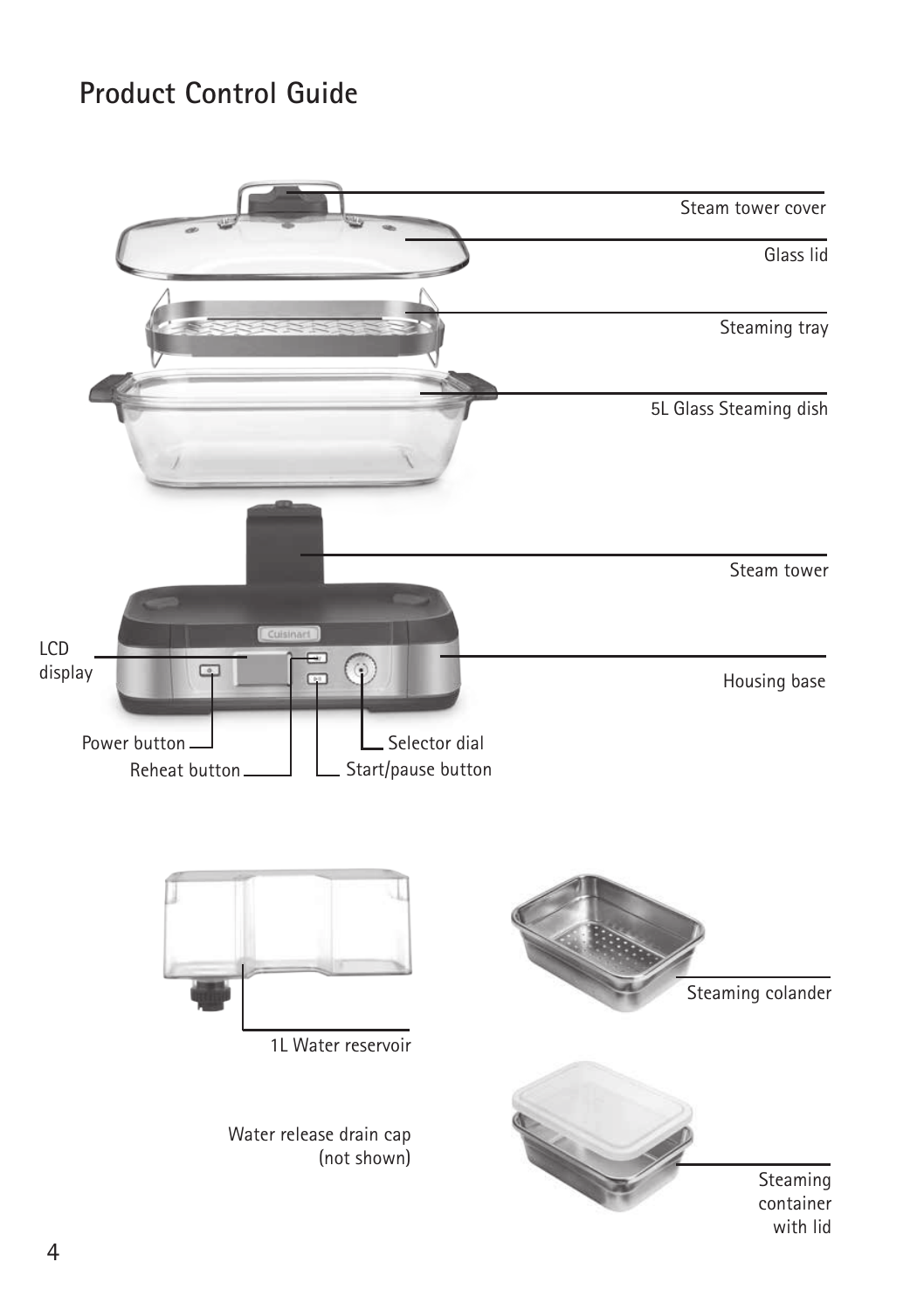# **IMPORTANT SAFETY CAUTIONS**

### **Carefully read all the instructions before using the appliance and keep in a safe place for future reference.**

Always follow these safety cautions when using this appliance to avoid personal injury or damage to the appliance. This appliance should be used only as described within this instruction book.

- 1. The appliance is not intended to be operated by means of external timer or separate remote control system.
- 2. This appliance is not intended for use by persons with reduced physical, sensory or mental capabilities, or lack of experience and knowledge, unless they have been given supervision or instruction concerning use of the appliance by a person responsible for their safety.
- 3. Children should always be supervised to ensure that they do not play with this product.
- 4. This appliance shall not be used by children. Keep out of reach of children during and after use.
- 5. Always inspect the appliance before use for noticeable signs of damage. Do not use if damaged, or if the appliance has been dropped. In the event of damage, or if the appliance develops a fault, contact the Cuisinart Customer Care Line (refer to "UK After Sales Service section" for further information).
- 6. Do not use the appliance if the lead is damaged. In the event of lead damage, discontinue use immediately. If the lead is damaged it must be replaced by the manufacturer. Return the appliance to the Customer Care Centre (refer to 'UK After Sales Service' section for further information). No repair must be attempted by the consumer.
- 7. Never pull the plug out of the mains socket by the lead.
- 8. Do not wrap the lead around the main body of the appliance during or after use.
- 9. Always ensure the voltage to be used corresponds with the voltage on the appliance; this is indicated on the bottom of the housing.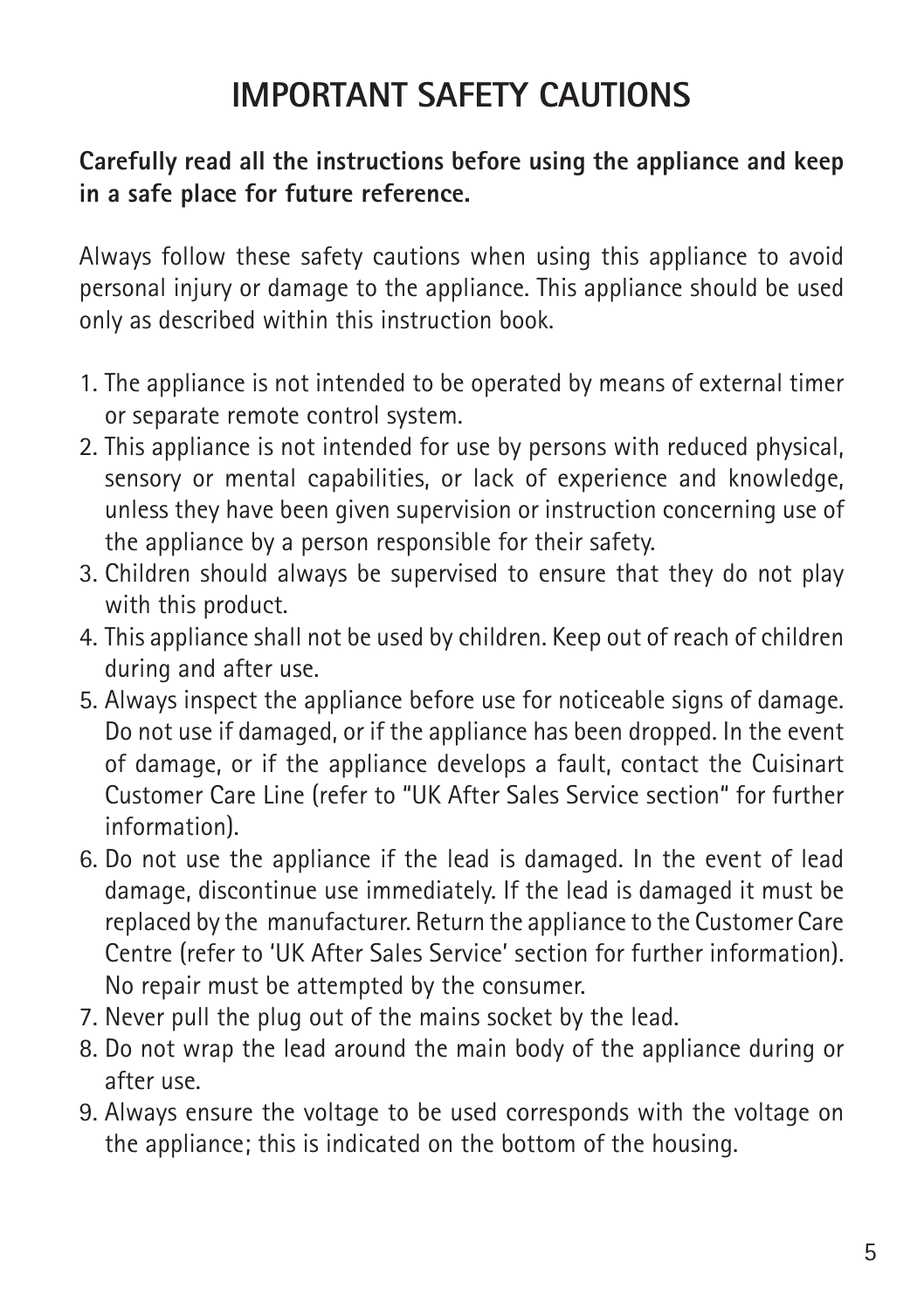- 10. Always disconnect the appliance from the electrical supply if it is left unattended and before assembling, disassembling or cleaning.
- 11. For indoor, domestic use only.
- 12. This product complies fully with all appropriate EU and UK legislation and the standards relevant to this type and class of appliance. We are an ISO9001:2015 certified company that continually evaluates our Quality Management System performance. If you have any queries regarding product safety and compliance, please contact our Customer Services Department (see "U.K. After Sales Service" section).



**WARNING:** Polythene bags over the product or packaging may be dangerous. To avoid danger of suffocation, keep away from babies and children. These bags are not toys.



The temperature of all surfaces marked with this symbol will be very hot when the appliance is in use. **DO NOT TOUCH** these surfaces as possible injury could occur.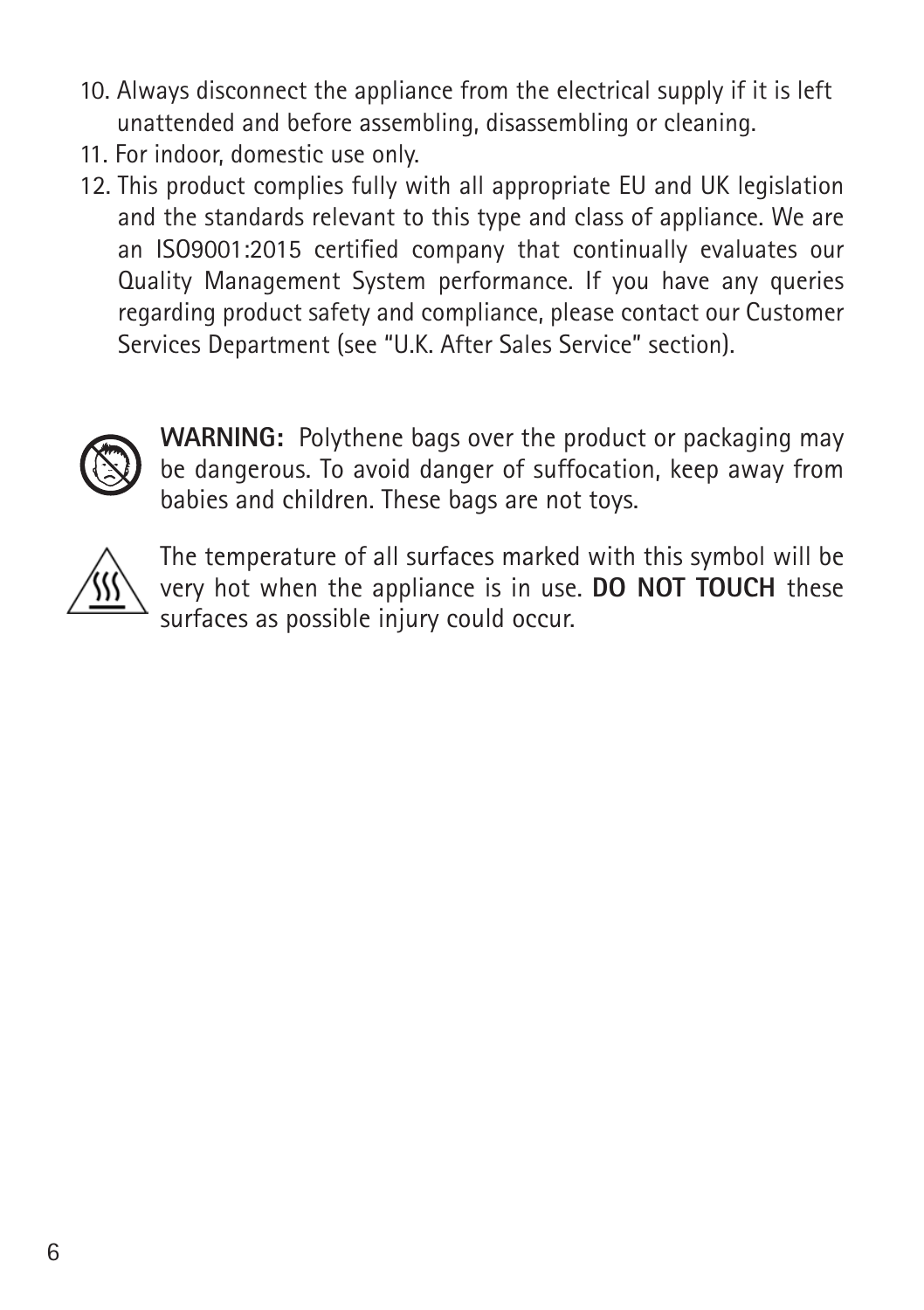# **Safety During Use**

- $\blacksquare$  Before first use, remove all packaging materials and any promotional labels or stickers from the Cookfresh Professional Glass Steamer.
- $\blacksquare$  Do not use the steamer for anything other than its intended use.
- $\blacksquare$  Cuisinart will not accept any liability if the appliance is subject to improper use, or failure to comply with these instructions.
- Do not use outdoors.
- $\blacksquare$  To protect against the risk of electric shock, do not put the base power unit in water or other liquids.
- $\blacksquare$  Take care when lifting this appliance as it is heavy. Position the steamer on a stable, level surface, near a power socket.
- $\blacksquare$  Leave sufficient space (5-10cm) between the appliance and walls or furniture. Do not place the unit directly under wall-mounted kitchen units.
- $\blacksquare$  Do not operate the steamer without sufficiently filling the water reservoir.
- Never fill the water reservoir above the 'MAX.' mark. Use cold water only.
- Do not place on or near hot gas, electric burners or in a heated oven. Keep away from heat sources such as stovetops, ovens or microwaves.
- Do not leave the lead hanging over the edge of a kitchen table or worktop. Avoid contact between the lead and hot surfaces.
- $\blacksquare$  Do not use any accessories with this appliance other than those recommended by Cuisinart.
- $\blacksquare$  Warning: This appliance produces extremely hot steam and must always be handled with great care. In order to avoid scalds and burns, use a tea towel or oven gloves when removing the glass lid, steaming containers or steaming tray. Always use tongs to remove food from the steamer.
- $\blacksquare$  Ensure the glass lid is securely in place before operating the appliance. Never operate without the lid securely in place.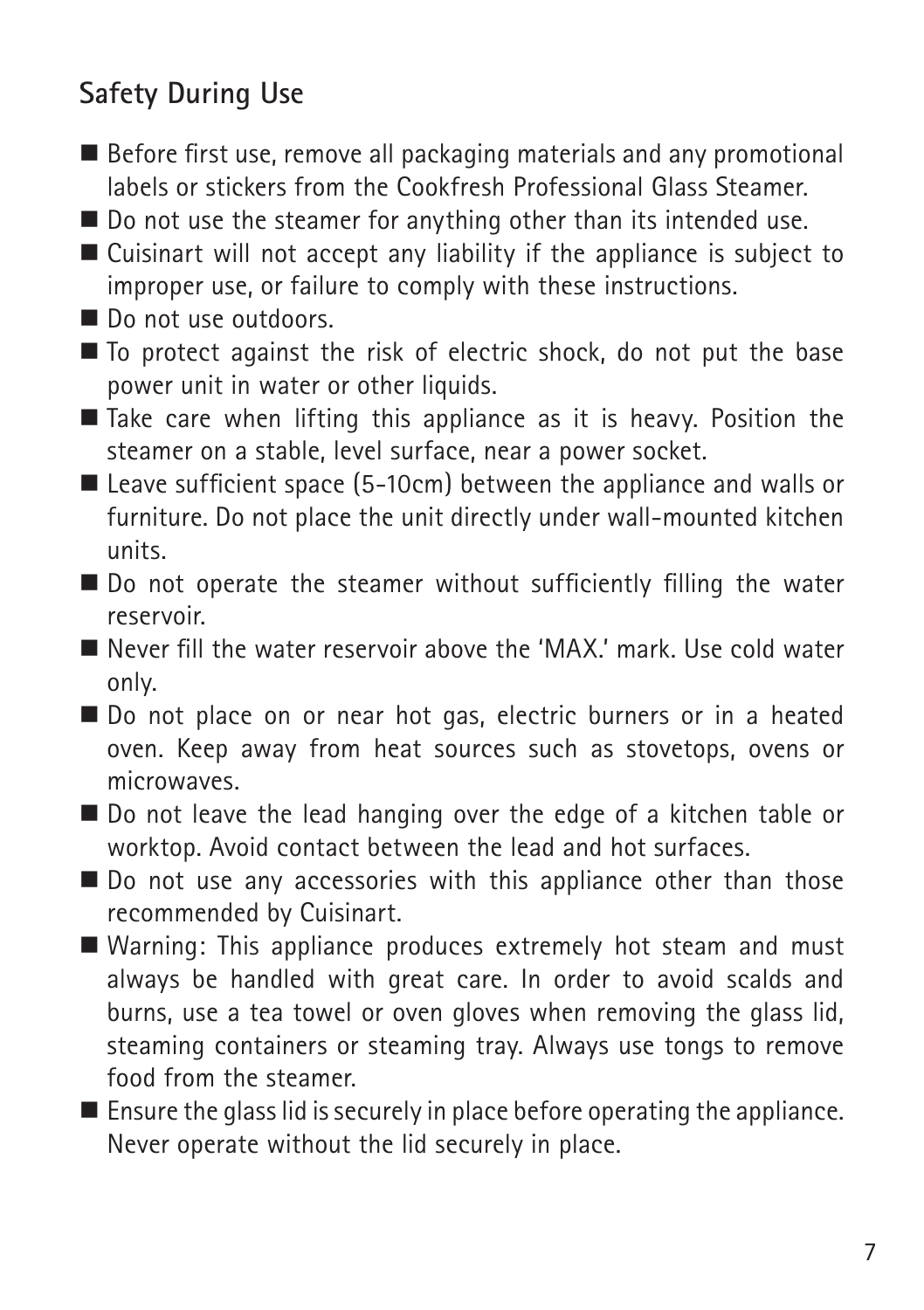- To check on food during the steaming cycle, always press the 'START/ PAUSE' button to stop the flow of steam. Wait a second before lifting the lid.
- $\blacksquare$  To allow steam to escape safely, always lift the side of the glass lid furthest away from you first.
- $\blacksquare$  The temperature of accessible surfaces may be high when the appliance is operating.
- $\blacksquare$  Extreme caution must be used when moving the steamer and glass dish if it contains hot food, water, or other hot liquids.
- $\blacksquare$  Do not use any steamer parts in a microwave or on any cooking/ heated surfaces.
- $\blacksquare$  Do not use the glass dish for cooking foods in an oven.
- $\blacksquare$  Always ensure that your hands are dry before removing the plug from the mains outlet.
- Allow to cool before putting on or taking off parts, and before cleaning or removing contents from steamer.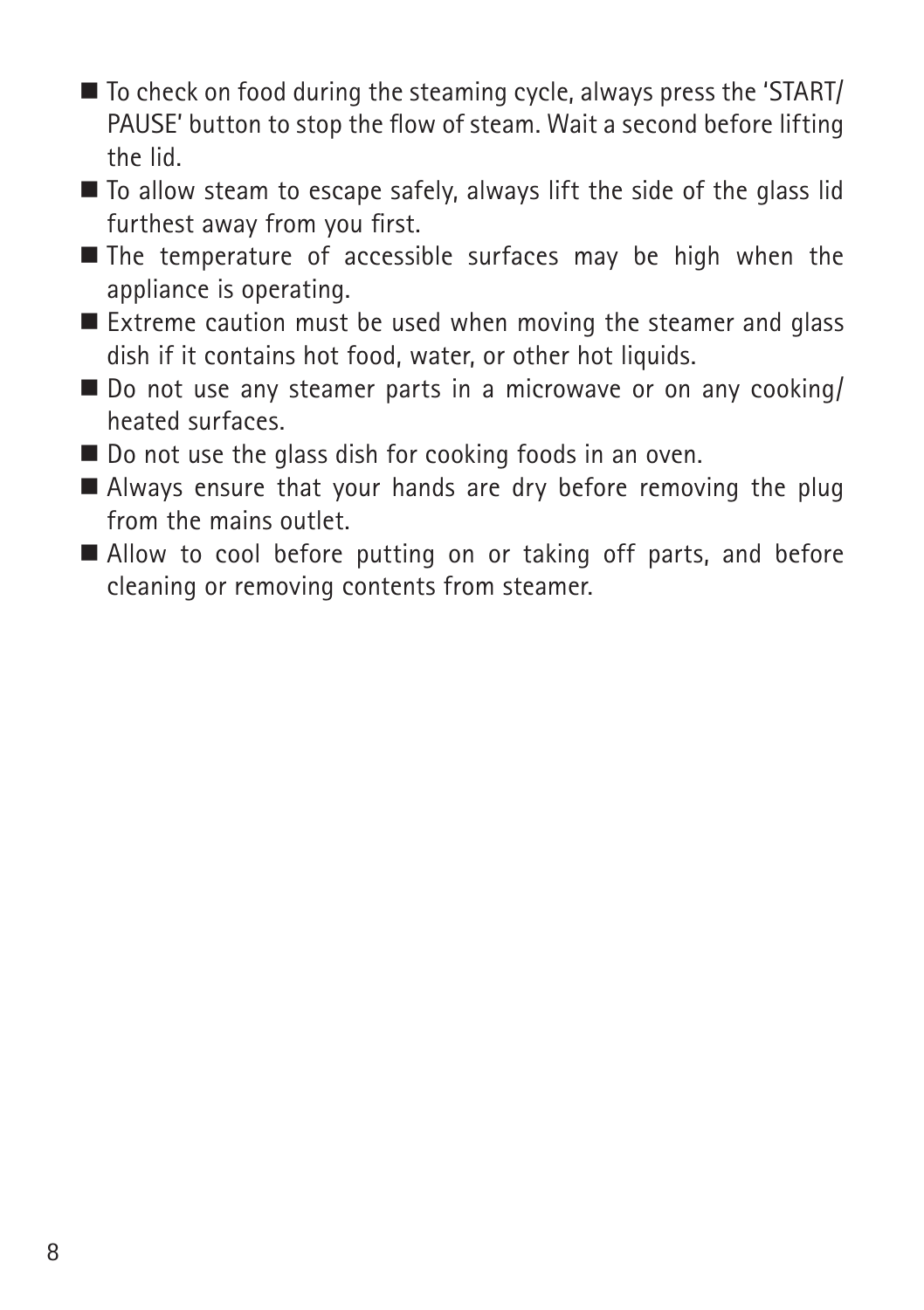### **Instructions for Use**

#### **Before first use**

Before using for the first time, ensure all packaging is removed and clean the appliance by wiping the housing, steam tower and control panel with a damp cloth. The removable water reservoir, glass dish and lid, steaming tray and containers should be hand-washed in hot, soapy water and thoroughly rinsed.

### **A Assembly**

- 1. Ensure the water release drain cap is securely fitted to the back of the housing unit.
- 2. Place the glass dish onto the housing base ensuring it is properly centered the rubber fittings at each corner will ensure the dish sits securely in place.
- 3. Remove the water reservoir and twist the cap counter clockwise to open. Fill with cold or distilled water, ensuring not to exceed the 'MAX' line. Twist the cap clockwise to securely close, and set the reservoir back onto the steamer. A small amount of water will filter into the housing base; check the water level is above the 'MIN' line.
- 4. Position the steaming tray in the dish with the side bars facing upwards (this prevents small items falling off). The tray can be reversed to accommodate different foods, and elevates food for even steaming.
- 5. Add food directly to the tray, then place the glass lid on the dish (ensuring the steam tower cover sits correctly over the steaming pipe (see fig.1)



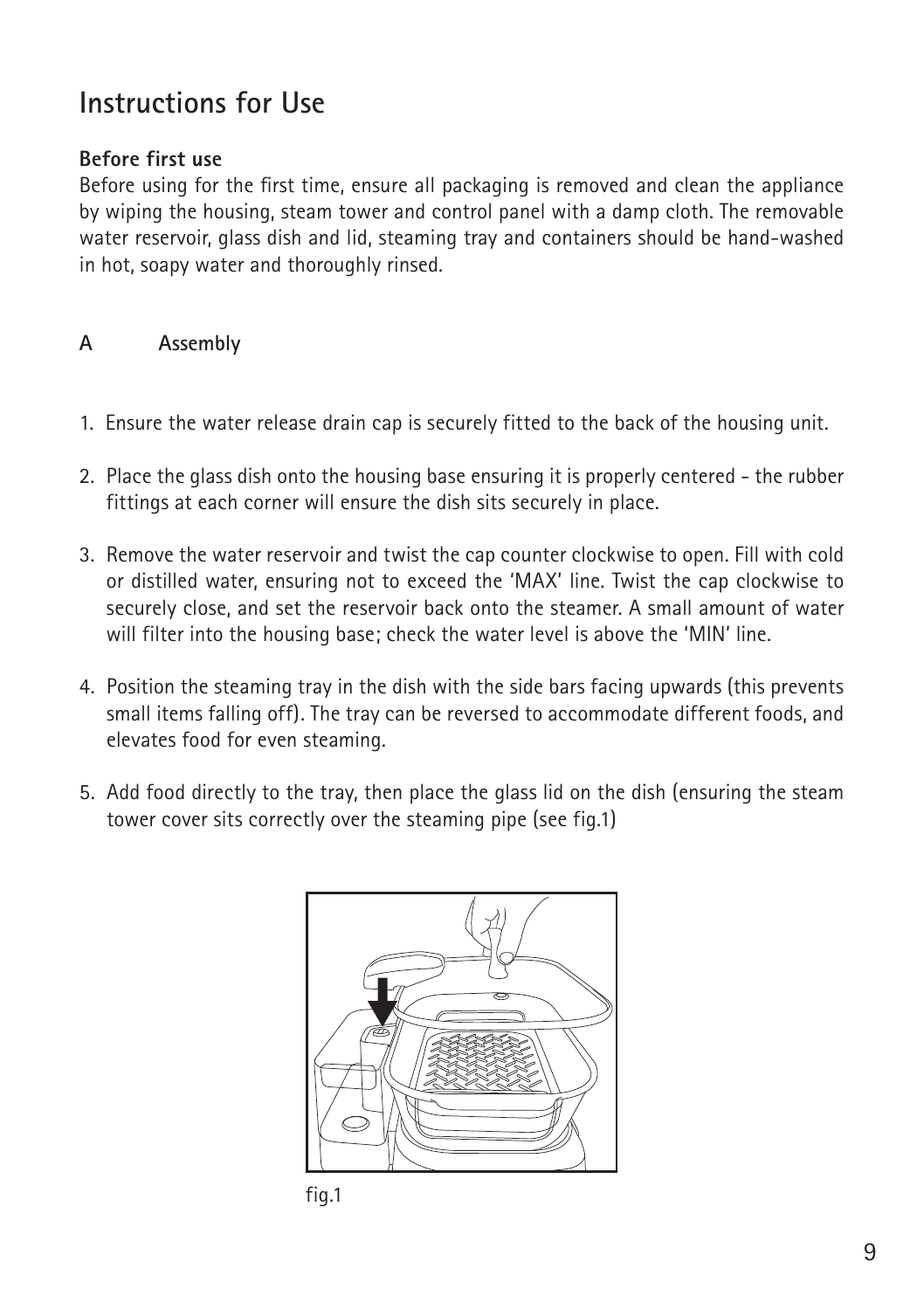6. Depending on the food you are cooking, you may wish to also use the steaming colander and/or steaming container. These should be placed on top of the steaming tray, and can be used for a variety of different foods. Please see a guideline below:



Steaming Colander – use for vegetables and smaller pieces of meat/fish



Steaming Container with lid – use for grains such as rice, quinoa, couscous and bulgar wheat.

#### **B Operation**

#### **Steaming with the timer programme**

- $\blacksquare$  Plug the unit into a socket a long beep will sound and the 'POWER' button will illuminate. Press the 'POWER' button to turn the unit on (a short beep will sound) and the LCD display will illuminate.
- **J** Turn the 'SELECTOR DIAL' clockwise or anticlockwise to select the steam function. Once 'STEAM' is flashing, press the dial once to confirm the selection (a short beep will sound and the 'STEAM' icon will stop flashing). The timer 0:00 will then flash and the 'START/ PAUSE' button will illuminate and also flash.
- $\blacksquare$  Turn the dial clockwise to set the timer. You can set the timer in 30 second increments. up to 59 minutes, 59 seconds.

**N.B** If the unit is switched on and a function is not selected (STEAM/KEEP WARM), it will automatically switch itself off after 30 seconds. This also applies if a function is selected but the timer is not set.

**n** Once you have selected the desired time, press the 'START/PAUSE' button to start. A longer beep will sound, the 'START/PAUSE' button will stop flashing and the unit will begin steaming in a few seconds.

**N.B** Some steam will escape from under the steam tower cover, and you may also notice some condensation forming on the tower cover. This is normal.

- <sup>n</sup> To adjust the time during cooking, press the 'START/PAUSE' button and turn the 'SELECTOR DIAL' to increase or decrease steaming time. Press the 'START/PAUSE' button to resume steaming.
- <sup>n</sup> Once the time has elapsed and steaming has finished, 5 short beeps will sound. The 'START/PAUSE' button light will go off, and after 1 minute there will be a long beep and the unit will automatically switch itself off.
- To stop steaming before the time has elapsed, simply press the 'START/STOP' button, followed by the 'POWER' button to switch off.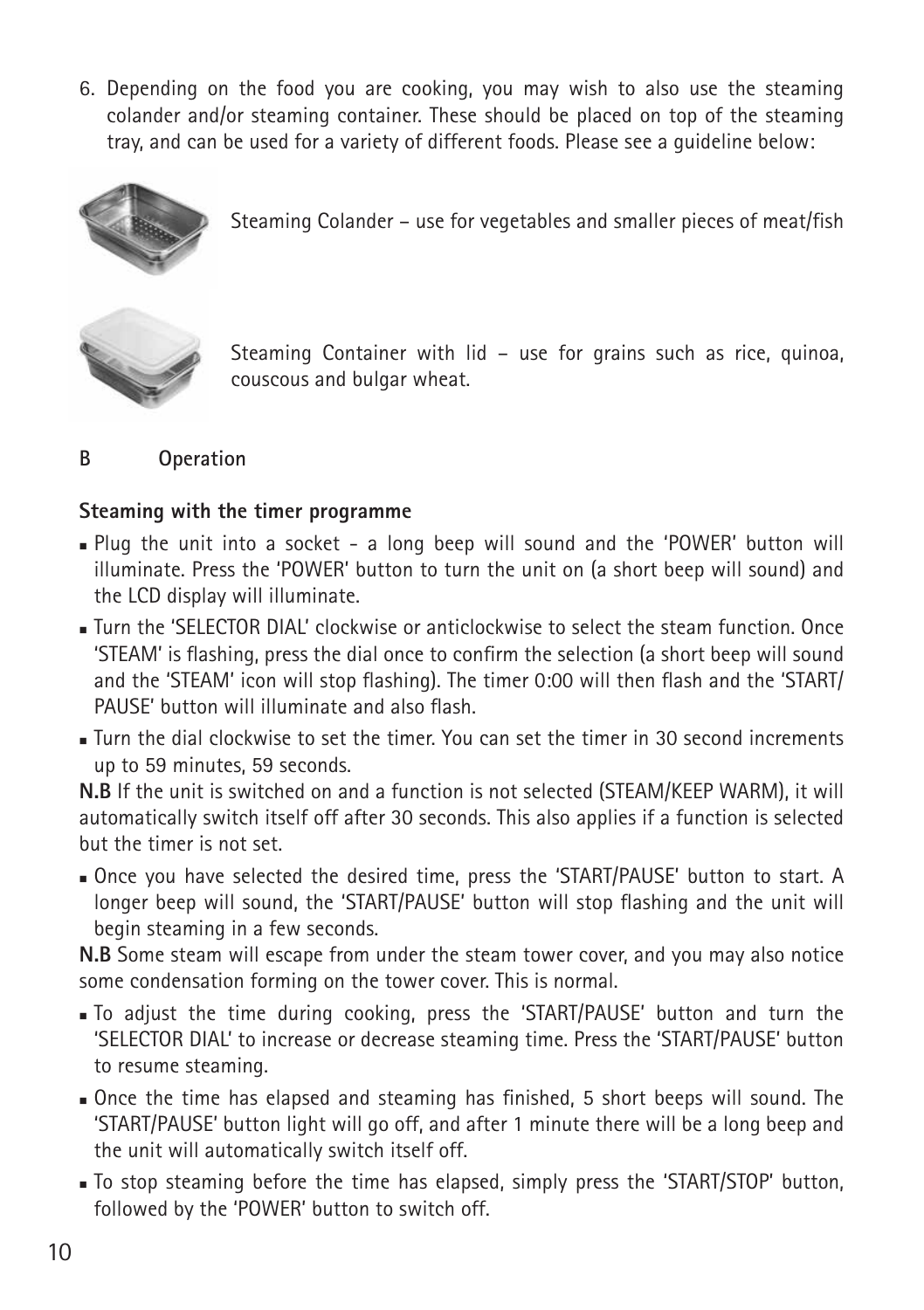**WARNING:** During steaming, use a tea towel or oven gloves if removing the glass lid, steaming container/colander or steaming tray. Never touch the base, glass dish, or lid, as they will get very hot.

#### <sup>n</sup> **Steaming without the timer programme**

To steam without setting a time, turn the unit on, use the 'SELECTOR DIAL' to select 'STEAM', press the dial and then press START/STOP. Steaming will begin and the timer will start counting up.

**N.B** The steamer automatically shuts off when the timer reaches 59 minutes, 59 seconds. If, during the steaming process you decide you would like to use the timer, press the 'START/PAUSE' button, increase or decrease the time using the 'SELECTOR DIAL' and press 'START/PAUSE' to resume. The display timer will then countdown rather than up.

#### $\blacksquare$  **Using the Pause function**

You can use the 'PAUSE' function when checking the progress of your food or when removing/adding ingredients during the steaming process. Press the 'START/PAUSE' button to pause steam flow before removing the lid. The timer will pause; press again to resume steaming.

#### **n** Adding water during steaming

It is beneficial to keep an eye on the water level during steaming. When there is only a little water left in the reservoir, the 'ADD WATER' icon will appear at the bottom of the LCD display and a single beep will sound every 20 seconds. When the unit has completely run out of water, the 'ADD WATER' icon flashes, steaming pauses and an audible alert will sound continuously until the water reservoir is refilled (refer to step 3 of 'Assembly' section). Once sufficiently refilled the 'ADD WATER' icon will disappear, and you can press the 'START/PAUSE' button to resume steaming.

#### <sup>n</sup> **Using the Keep Warm function**

If you do not wish to serve food immediately, you can use the 'KEEP WARM' function which will keep food warm by operating at a reduced temperature. To activate, turn the 'SELECTOR DIAL' clockwise or anticlockwise so that 'KEEP WARM' is flashing. Press the dial to confirm the selection, and set the time (as per step 3 of 'Steaming with the timer programme', or use without the timer programme by simply pressing 'START/PAUSE'). The display timer will countdown and when steaming has finished, 5 short beeps will sound. **N.B** Residual heat may continue to cook food; adjust time accordingly.

#### <sup>n</sup> **Using the Reheat function**

Ensure the unit is plugged in and the power is on. Press the 'REHEAT' button which will illuminate. The 'START/PAUSE' button will flash. Press to launch the timer-free programme or select a time first and then press the 'SELECTOR DIAL' to start.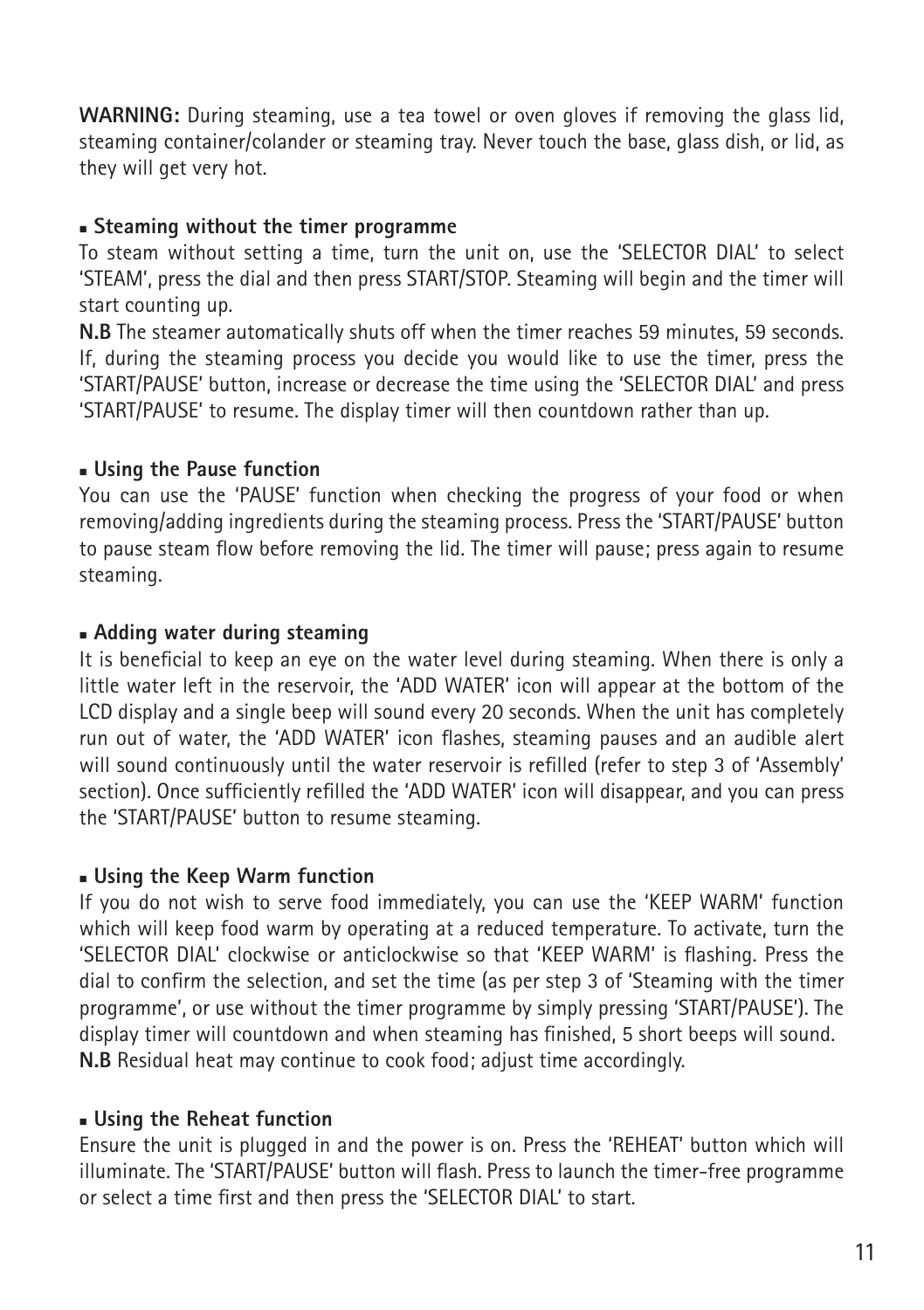### **C Hints** & **Tips**

- $\blacksquare$  Meat, poultry and seafood should be thawed completely before steaming.
- <sup>n</sup> Never add seasonings, broth or herbs to the water reservoir.
- $\blacksquare$  No liquids other than water should be used in the water reservoir.
- $\blacksquare$  When using recipes, follow quantities as closely as possible for best results.
- <sup>n</sup> For optimum results, do not overfill the steaming tray or steaming colander; distribute as evenly as possible.

#### **Cooking times**

Cooking times will vary depending on the quantity, size of pieces, freshness, spacing of food, personal preference and other factors.

As you get to know your steamer and cook different foods, you'll learn how much time is needed to get the exact results you desire.

As a guide, please see the following table which provides cooking suggestions for some common foods:

| Meat, fish & dairy                                  | Quantity/size       | Accessory                             | Cooking time                                    |
|-----------------------------------------------------|---------------------|---------------------------------------|-------------------------------------------------|
| Chicken                                             | 150g breast fillet  | <b>Steaming Tray</b>                  | Approx. 20min                                   |
| Eggs                                                | Medium size         | <b>Steaming Tray</b>                  | 6 min                                           |
| <b>Mussels</b>                                      | 1kg                 | <b>Steaming Tray</b>                  | (leave for approx.<br>10min for hard<br>boiled) |
| Prawns (defrosted)<br>White fish (sea bass<br>etc.) | 200q<br>100g fillet | Steaming Tray or<br>Steaming Colander | 8 <sub>min</sub><br>$5-10$ min                  |
| Salmon                                              | 120q                | <b>Steaming Tray</b>                  | $15-20$ min                                     |

| Grains                    | Quantity/size                         | Accessory                      | Cooking time      |
|---------------------------|---------------------------------------|--------------------------------|-------------------|
| Bulgar wheat<br>Cous Cous | 120g with 150ml<br>water (2 portions) | Steaming container<br>with lid | 10 <sub>min</sub> |
| Quinoa                    | 120g with 150ml<br>water (2 portions) | Steaming container<br>with lid | $20-25$ min       |
| White rice                | 120g with 150ml<br>water (2 portions) | Steaming container<br>with lid | 25min             |
| Brown rice                | 120g with 150ml<br>water (2 portions) | Steaming container<br>with lid | 40 <sub>min</sub> |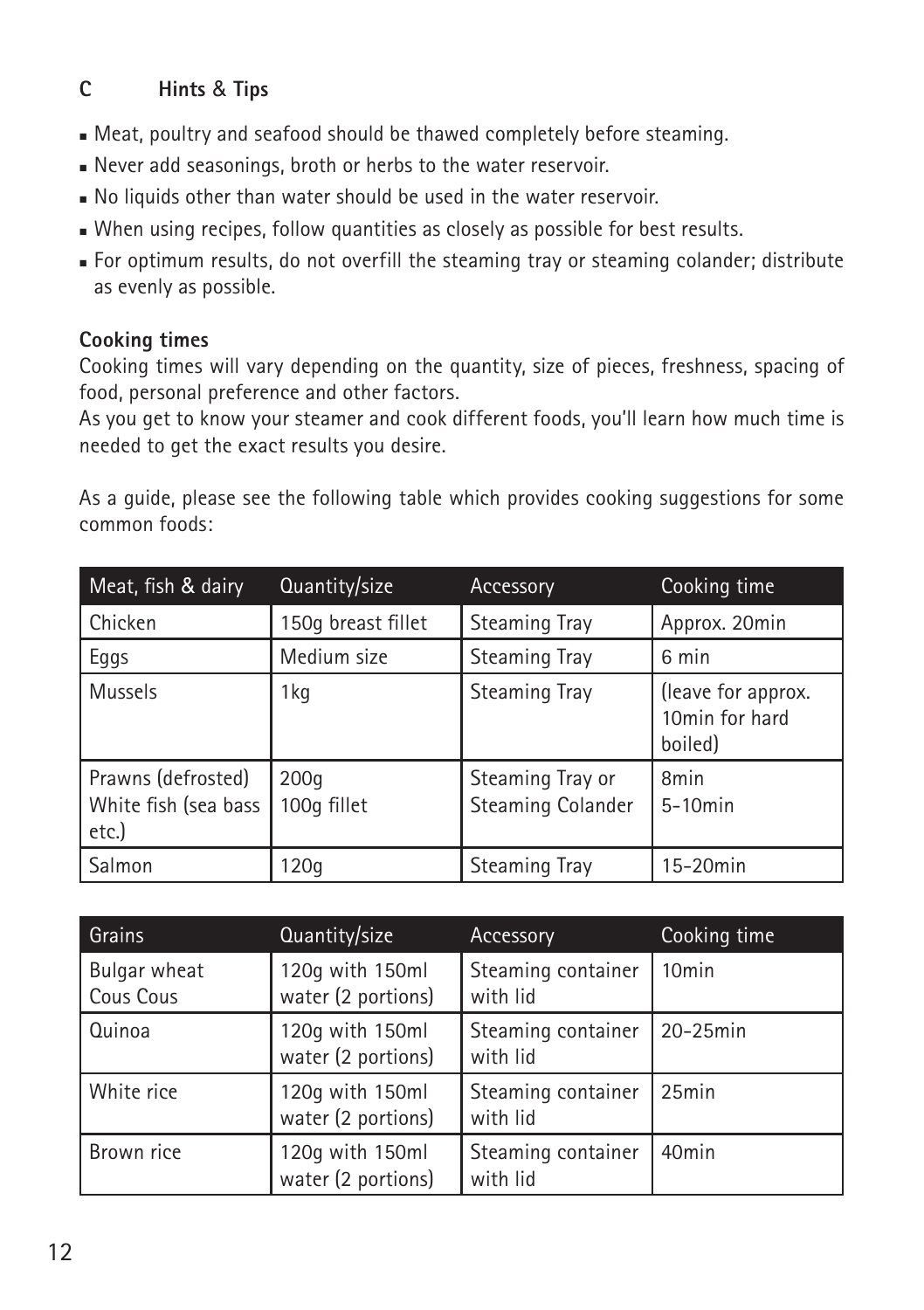| Vegetables                                                                                                                                                                                                                                                                                                                                                       | Quantity/size                                             | Accessory                                    | Cooking time |
|------------------------------------------------------------------------------------------------------------------------------------------------------------------------------------------------------------------------------------------------------------------------------------------------------------------------------------------------------------------|-----------------------------------------------------------|----------------------------------------------|--------------|
| Spinach                                                                                                                                                                                                                                                                                                                                                          | Approx. 60g / 1<br>portion                                | Steaming Tray or<br><b>Steaming Colander</b> | 4min or less |
| Asparagus (whole<br>spears, wood end<br>trimmed)<br>Broccoli (florets)<br>Brussel sprouts<br>(halved)<br>Cabbage (shredded)<br>Cauliflower (florets)<br>Courgette<br>(chopped)<br>Green beans<br>Leek (chopped)<br>Mangetout<br>Kale<br>Pak choi (end<br>removed and sliced<br>into portions)<br>Peas (frozen)<br>Pepper (cut into<br>strips)<br>Sugar snap peas | Approx. 60g /1 por-<br>tion (to fit steaming<br>colander) | Steaming Tray or<br><b>Steaming Colander</b> | $5-6min$     |
| Butternut Squash<br>(peeled and chop-<br>ped)<br>Carrots (peeled and<br>chopped)<br>Corn on the cob (if<br>large, cut into 2)                                                                                                                                                                                                                                    | Approx. 60g /1 por-<br>tion (to fit steaming<br>colander) | Steaming Tray or<br><b>Steaming Colander</b> | 8min         |
| Sweet potatoes<br>(peeled and diced)                                                                                                                                                                                                                                                                                                                             | Approx. 60g /1 por-<br>tion (to fit steaming<br>colander) | Steaming Tray or<br><b>Steaming Colander</b> | $8-10$ min   |
| Beetroot (peeled<br>and cut into seg-<br>ments/diced)<br>Red Potatoes (pee-<br>led and diced)                                                                                                                                                                                                                                                                    | Approx. 60g /1 por-<br>tion (to fit steaming<br>colander) | Steaming Tray or<br>Steaming Colander        | $10-12min$   |
| New Potatoes                                                                                                                                                                                                                                                                                                                                                     | Portion as desired                                        | Steaming Tray or<br><b>Steaming Colander</b> | 20min        |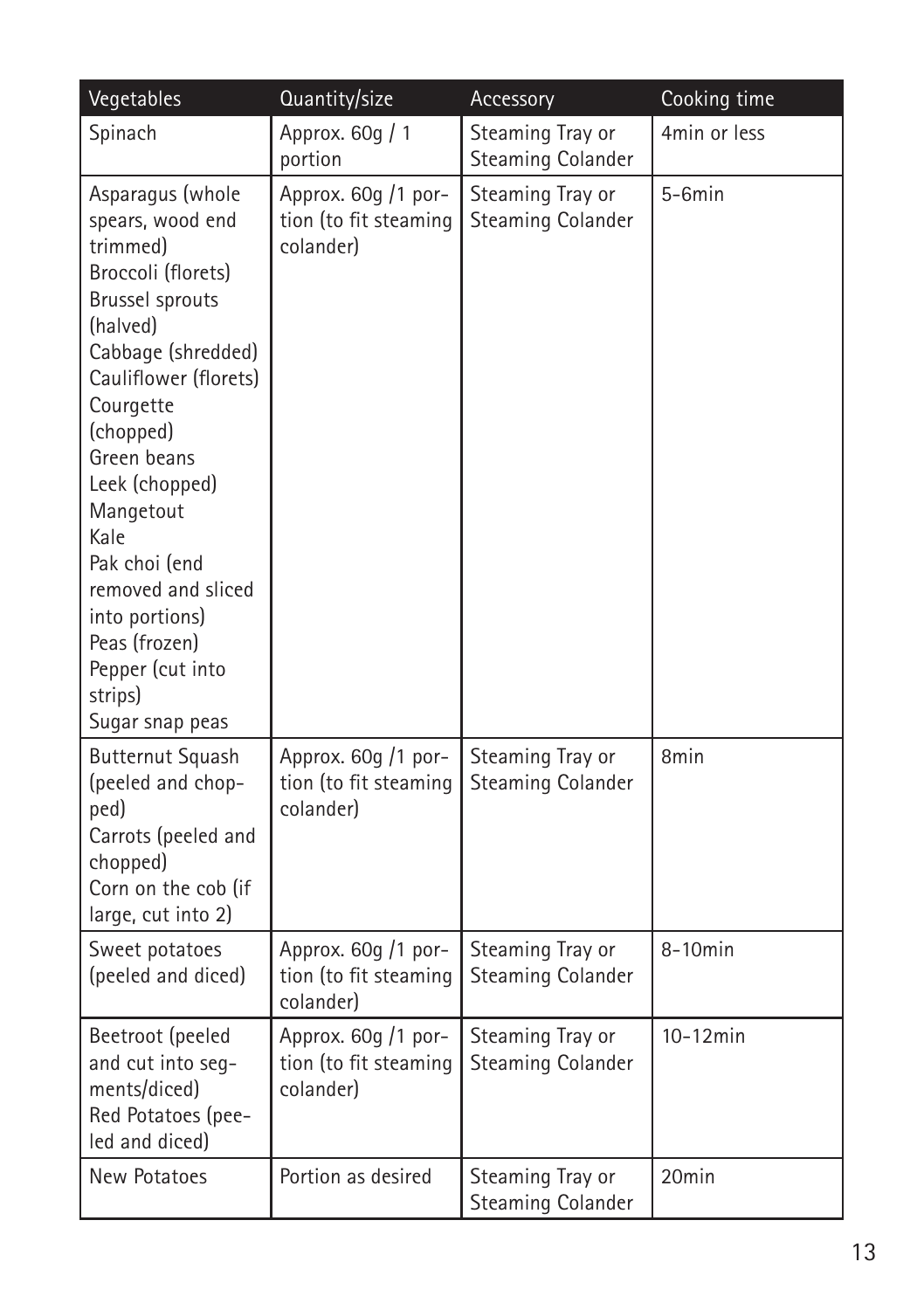### **D Cleaning** & **Maintenance**

- **Always unplug the steamer and allow to completely cool before cleaning.**
- **After every use, clean each part thoroughly.**
- <sup>n</sup> Take care when emptying and draining the back of the appliance. Firstly remove detachable parts (glass dish, lid and water reservoir tank), before angling the appliance base over the kitchen sink and unscrewing the water release drain cap to empty the water (located below the water reservoir on the back of the unit).
- . Wash all parts except the steamer base in warm, soapy water; rinse and dry thoroughly. The glass dish and lid, steaming tray, steaming container, colander and plastic lid can also be cleaned on the top rack of a dishwasher.
- Do not use chlorine bleach or abrasive cleaners on any part of the steamer.
- <sup>n</sup> Never put the steamer base in the dishwasher or immerse it in water. The base can be wiped with a damp cloth to remove residue.
- $\blacksquare$  To clean the inner area of the steamer base where the glass dish sits, sprinkle a clean, damp sponge with a teaspoon of baking soda, and wipe carefully. Wipe again with a clean, damp sponge.
- **Store your steamer in a dry place, out of the reach of children.**

#### **DESCALING THE STEAMER**

After several months of use, calcium deposits may build up in the steam pipe of your steamer. It is recommended to descale the appliance regularly in order to ensure optimal steam production is maintained and to extend the life of your steamer.

#### **To descale**

- 1. Fill the water reservoir to the maximum level with equal parts of water and white vinegar (not cider or wine vinegar).
- 2. Plug the unit into a socket. The glass dish and lid should be in place.
- 3. Set the timer for 59 minutes and begin steaming.
- 4. When the timer sounds, unplug and allow to completely cool before pouring out the vinegar solution.
- 5. Rinse the water reservoir, glass dish and lid several times with fresh, cold water.
- 6. Fill the reservoir with cold water and place on the unit. Set the timer for 30 minutes and begin steaming to remove any residual vinegar from the steamer.

**N.B** We also recommend using the descaling method to clean the steamer after steaming seafood.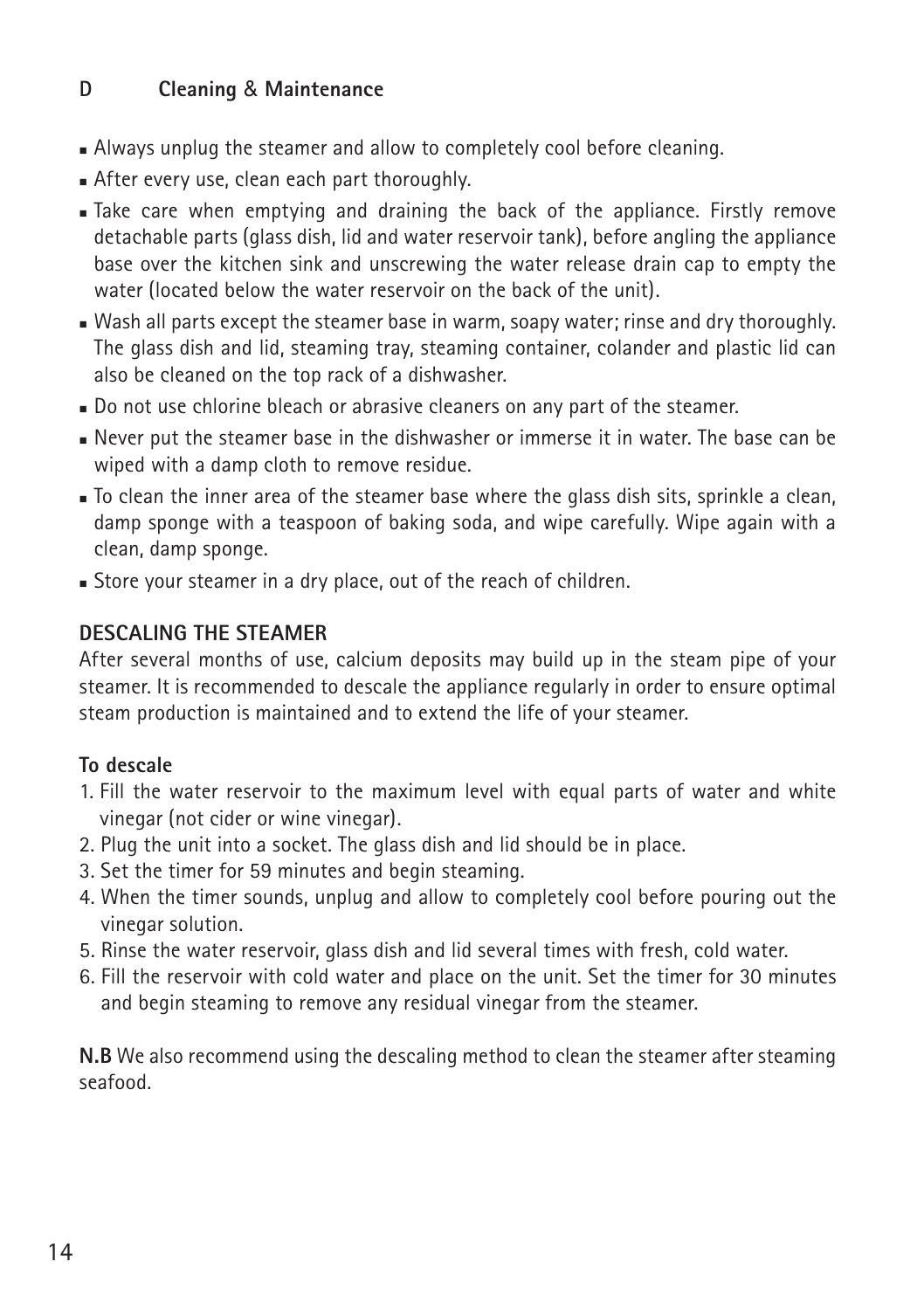## **UK Guarantee**

This Cuisinart appliance is guaranteed for consumer use for 3 years. This guarantee covers defects under normal use from date of purchase and ceases to be valid in the event of alteration or repairs by unauthorised persons. If the appliance does not perform satisfactorily due to defects in materials or manufacture, it will be repaired or replaced through Conair UK After Sales Service. No responsibility will be accepted for any damage caused in transit. The Conair Group Ltd reserves the right to amend terms and specifications without prior notice.

This guarantee in no way affects your statutory rights.

### **UK After Sales Service**

For further advice on using the appliance or should you need to return your product, please contact the Conair Customer Care Line on 03702 406902 (09:00 to 17:00 Monday to Friday) or email your enquiry to support@cuisinart.co.uk

The return address is: Customer Care Centre Conair Logistics Unit 4 Revolution Park Buckshaw Avenue Buckshaw Village **Chorley** PR7 7DW

Please enclose your returns number, name and address details, together with a copy of proof of purchase and details of the fault.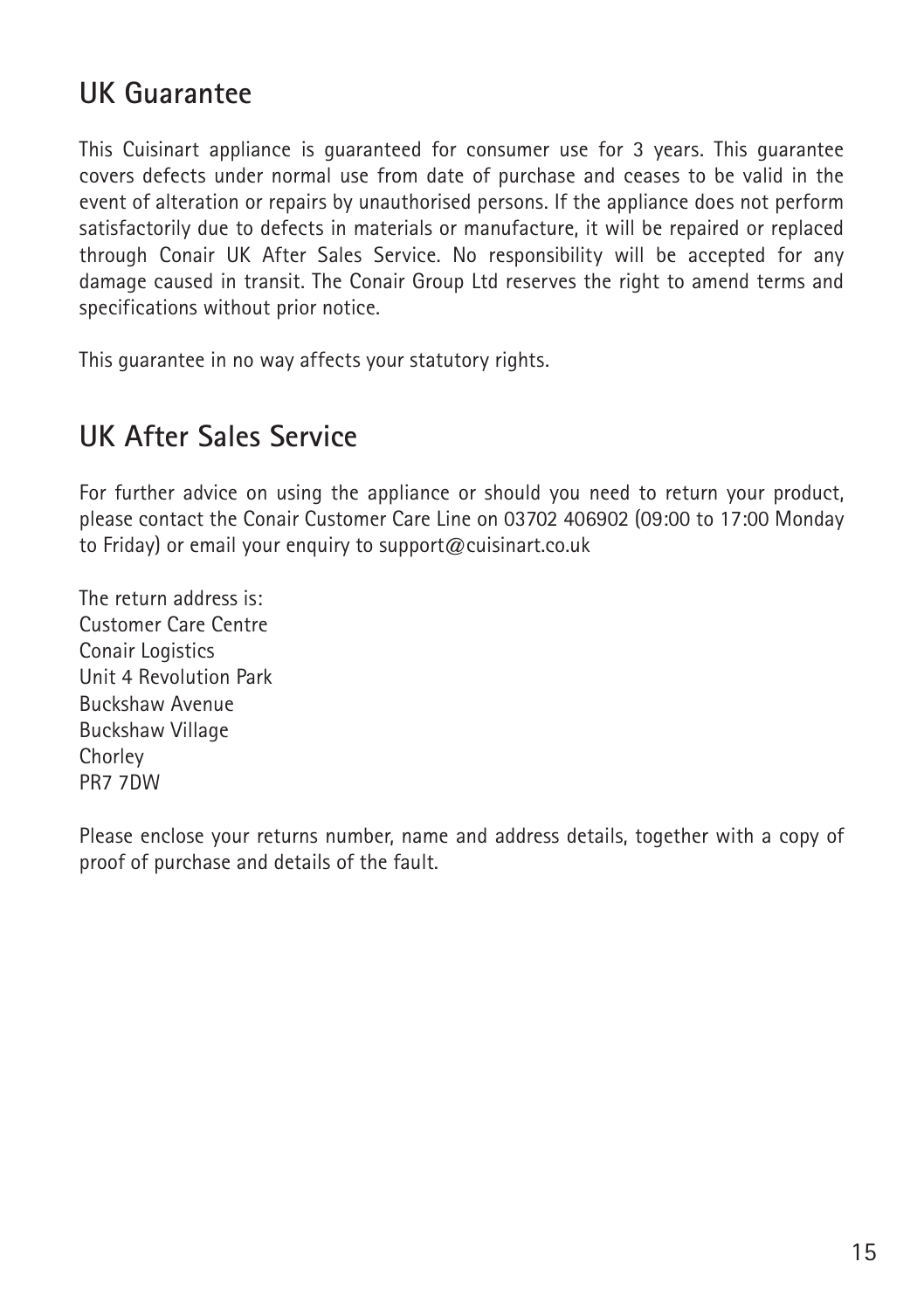## **UK Wiring Instructions**

The wires in the mains lead are coloured in accordance with the following code:

- $BIIIF = NIITRAL$
- $BROWN = IIVF$
- $N = YFI10W$  & GREEN = EARTH

As the colours of the wire in the mains lead of this appliance may not correspond with the colour marking identifying the terminals on your plug, proceed as follows:

<sup>n</sup> The wire which is coloured BLUE must be connected to the terminal which is marked with the letter N

 $\blacksquare$  The wire which is coloured BROWN must be connected to the terminal which is marked with the letter I

 $\bullet$  The wire which is coloured YELLOW & GREEN must be connected to the terminal which is marked with the letter E or the  $\bigoplus$  symbol

This appliance is supplied fitted with a BS1363 mains plug and a BS1362 13A fuse. If this plug is removed from the appliance please ensure it is disposed of safely as a disconnected plug is dangerous if reconnected to the mains. If any other type of plug is used, a 13A fuse must be fitted.

**WARNING:** A cut off plug inserted into a 13 amp socket is a serious safety (shock hazard). Ensure that the cut off plug is disposed of safely.

## **Safe Disposal**

The symbol **on** the product or on its packaging indicates that this product may not be treated as household waste. Instead it should be handed over to the applicable collection point for the recycling of electrical and electronic equipment. By ensuring this product is disposed of correctly, you will help prevent potential negative consequences for the environment and human health, which could otherwise be caused by inappropriate waste handling of this product. For more detailed information about the recycling of this product, please contact your local council office or your household waste disposal service.